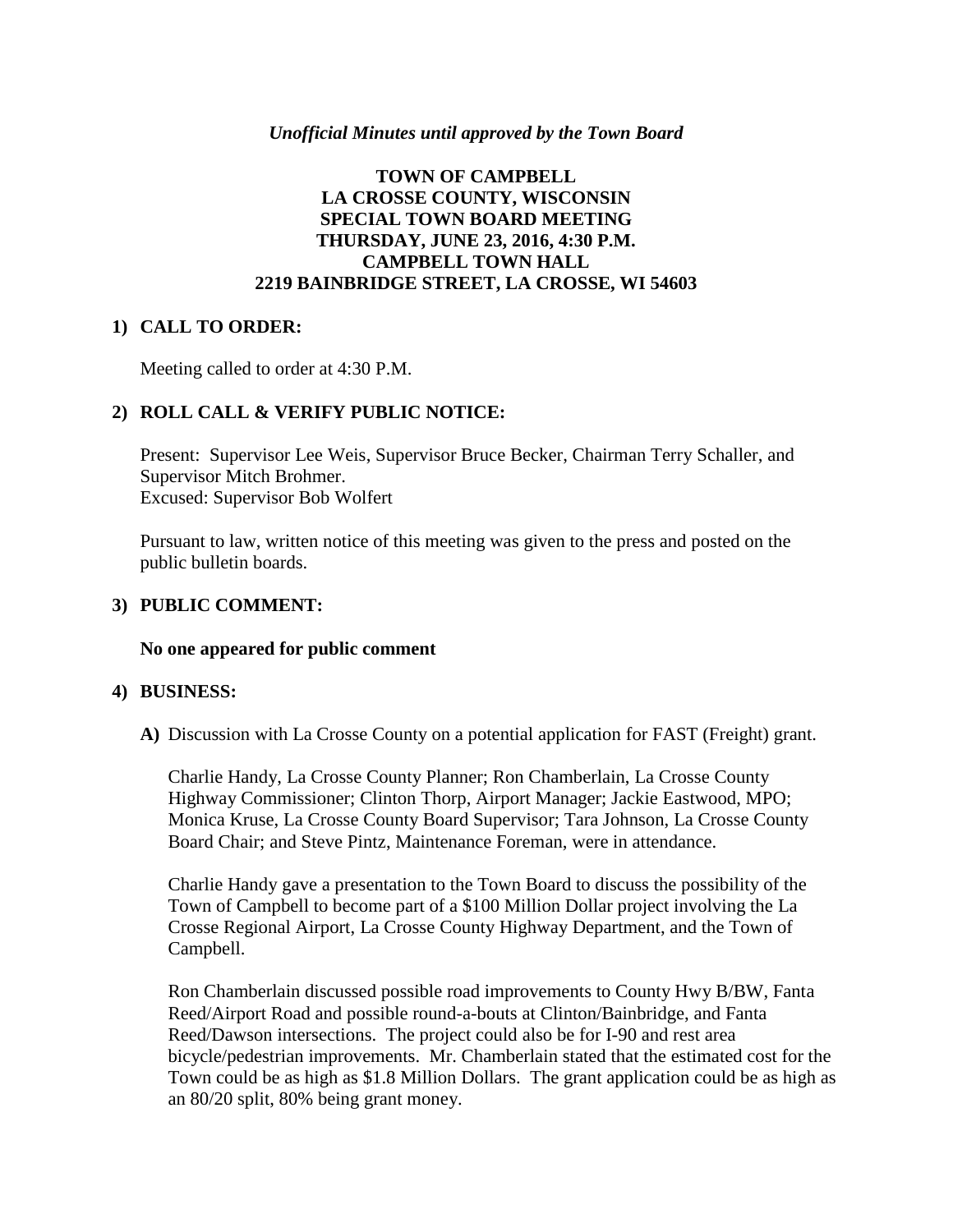Other projects to be included in the grant could be Airport infrastructure needs which would include a new freight terminal, a new swing bridge in Houston County, MN, used for railways, and a new intermodal facility to be located in the Town of Campbell.

Charlie Handy asks that the Board make a conceptual commitment as soon as possible. Mr. Handy says the financial commitment is tougher because they need to figure out the scope of the project but would like the designs done for a February/March timeframe so they have enough time to do a good application for an April 2017 deadline. The design phase would have to start late summer 2016 which would be a financial commitment for the Town. Mr. Handy says that the Town would need to commit financially for the design in July and no later than August.

### **No Further Action Taken**

**B)** Discussion on annexation of land at 608 Dakota St.

A property at 608 Dakota Street was sold from a private individual to the City of La Crosse for the amount of \$280,000. Inherently, the property was than recorded as an annexation to the City of La Crosse. Clerk Hawkins stated to the Board that Town Attorney, Brent Smith, talked with the City Attorney regarding the steps that were not taken in accordance with the Boundary Agreement and that a possible meeting between the City of La Crosse and the Town of Campbell would be the first step in rectifying the situation.

# **No Further Action Taken**

**C)** Appropriation of Utility funds for a 150 foot sewer lateral on Pierce Avenue.

Motion to stub in sewer lateral south on Pierce Ave 150 feet or to the property line of Jerry King and use Utility Funds made by Supervisor Becker, seconded by Chairman Schaller. **Motion carried 4-0**

**D)** Hiring of a new maintenance worker.

An ad will run in the La Crosse Tribune, be posted to the bulletin boards, and posted on the Town Website with a 07/15/2016 deadline. Supervisor Becker will meet with Clerk Hawkins tomorrow to finalize the ad and job description.

Motion to move forward in the hiring of a fourth maintenance worker made by Supervisor Brohmer, seconded by Supervisor Becker. **Motion carried 4-0**

**E)** Structure and pay scale of new maintenance department employee.

Clerk Hawkins presented a pay scale structure to the Board that was approved by the committee a few day prior which is available in the Clerk's Office.

Motion to approve the pay structure for the new maintenance department employee made by Supervisor Weis, seconded by Supervisor Becker. **Motion carried 4-0**